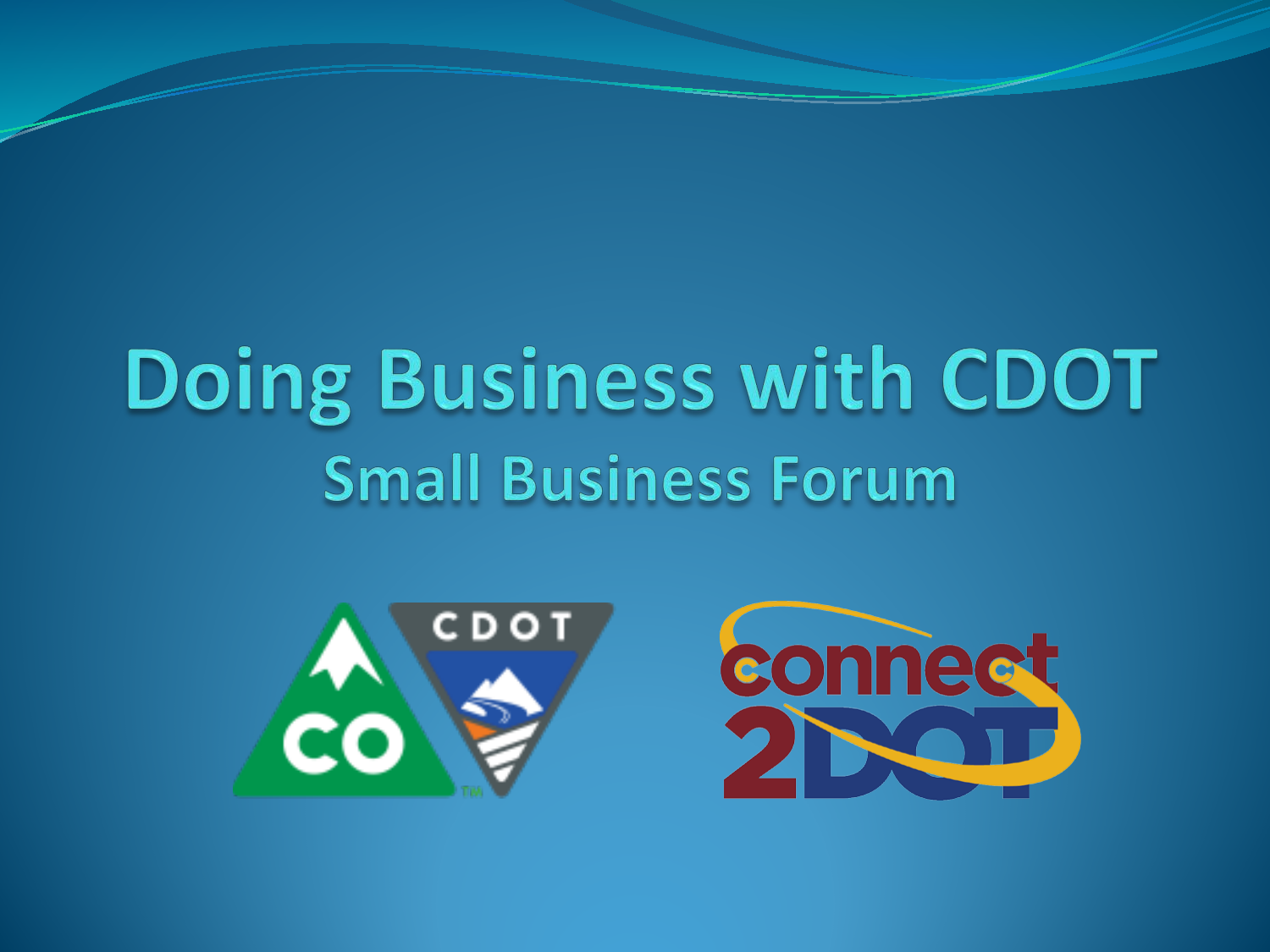# **What Subs Need to Know**

- Project & Bidding Info
- **Contract Requirements**
- Common Issues
- State vs. Federal Funds
- Certified Payroll
- Fringe & Deductions
- EEO
- Compliance Reviews
- DBE & OJT Programs

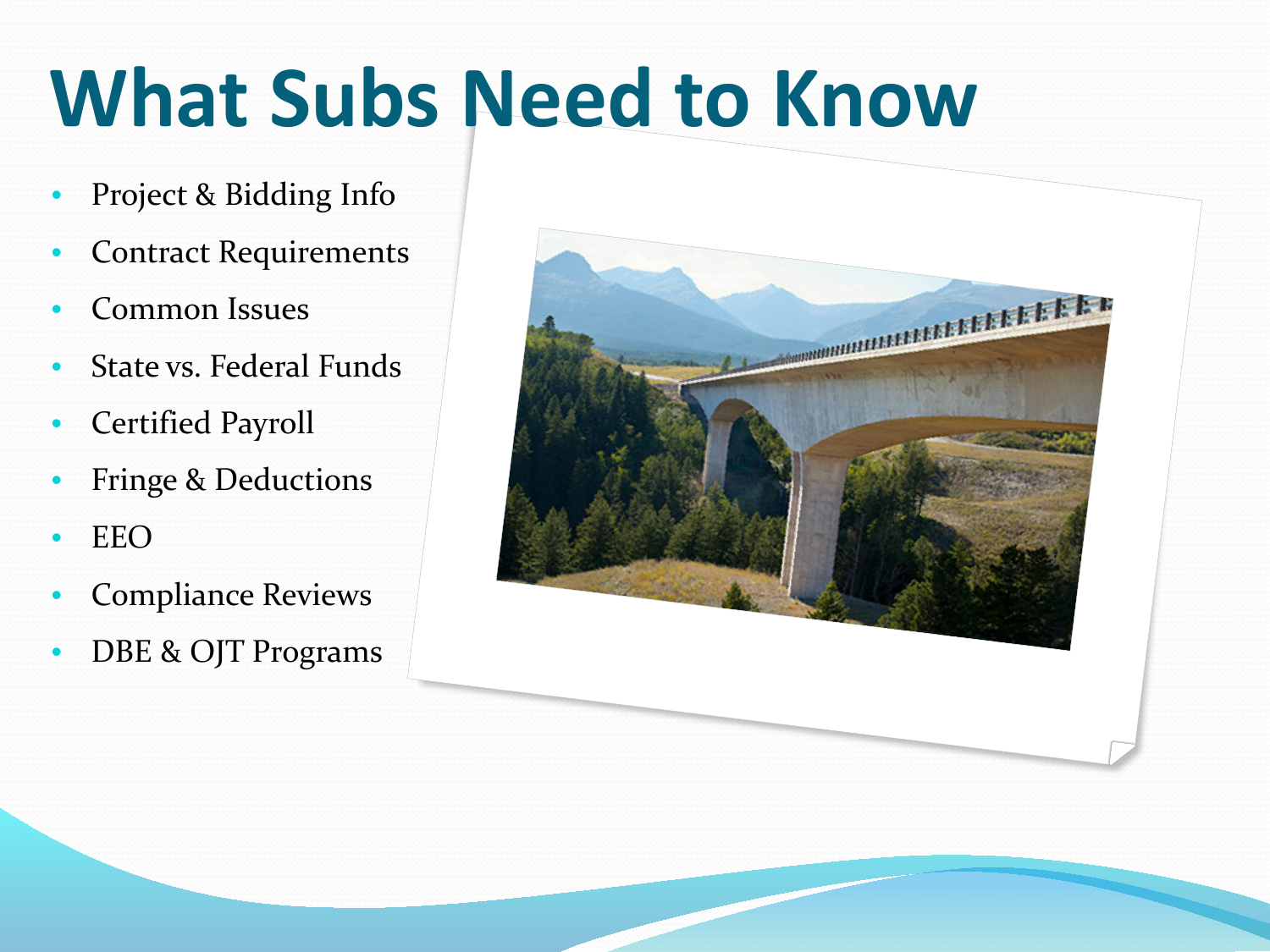# Subcontracting with CDOT

- Contractor registration (B2G)
- Standard specifications (2017 Red Book)
- Standard special provisions
- Project special provisions
- M&S standards
- Bid rules
- **Prequalification**
- DBE & ESB Certifications

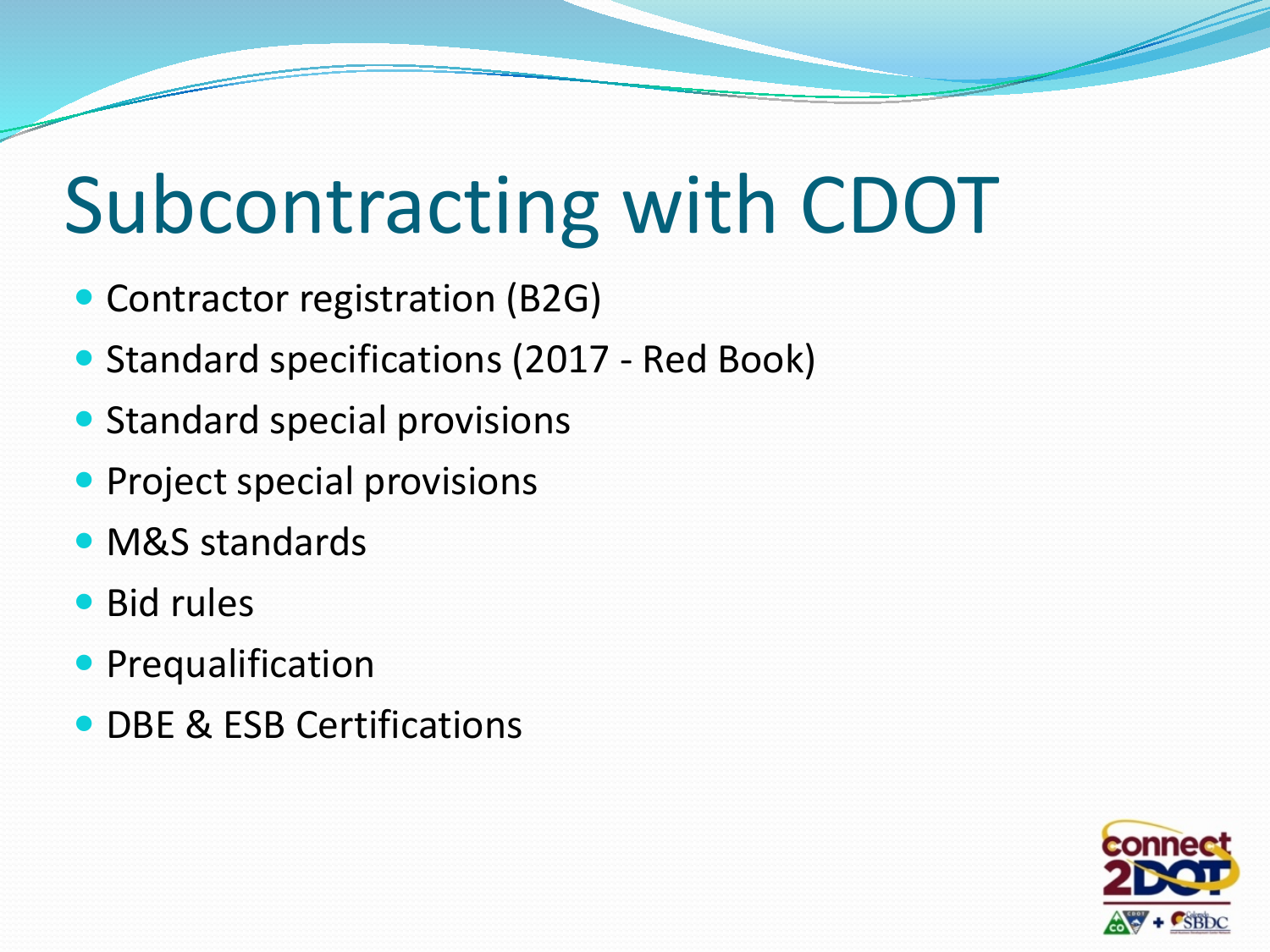#### Contract Requirements

- **Insurance (e.g., General Liability, Automobile)**
- Contractor licenses (e.g., CDL, construction)
- Bonding (bid, performance)
- Prevailing wage (Davis-Bacon Act)
- Certified payroll (LCPTracker)
- **Buy American Act**
- FHWA Form 1273
- DBE & OJT Programs & Goals

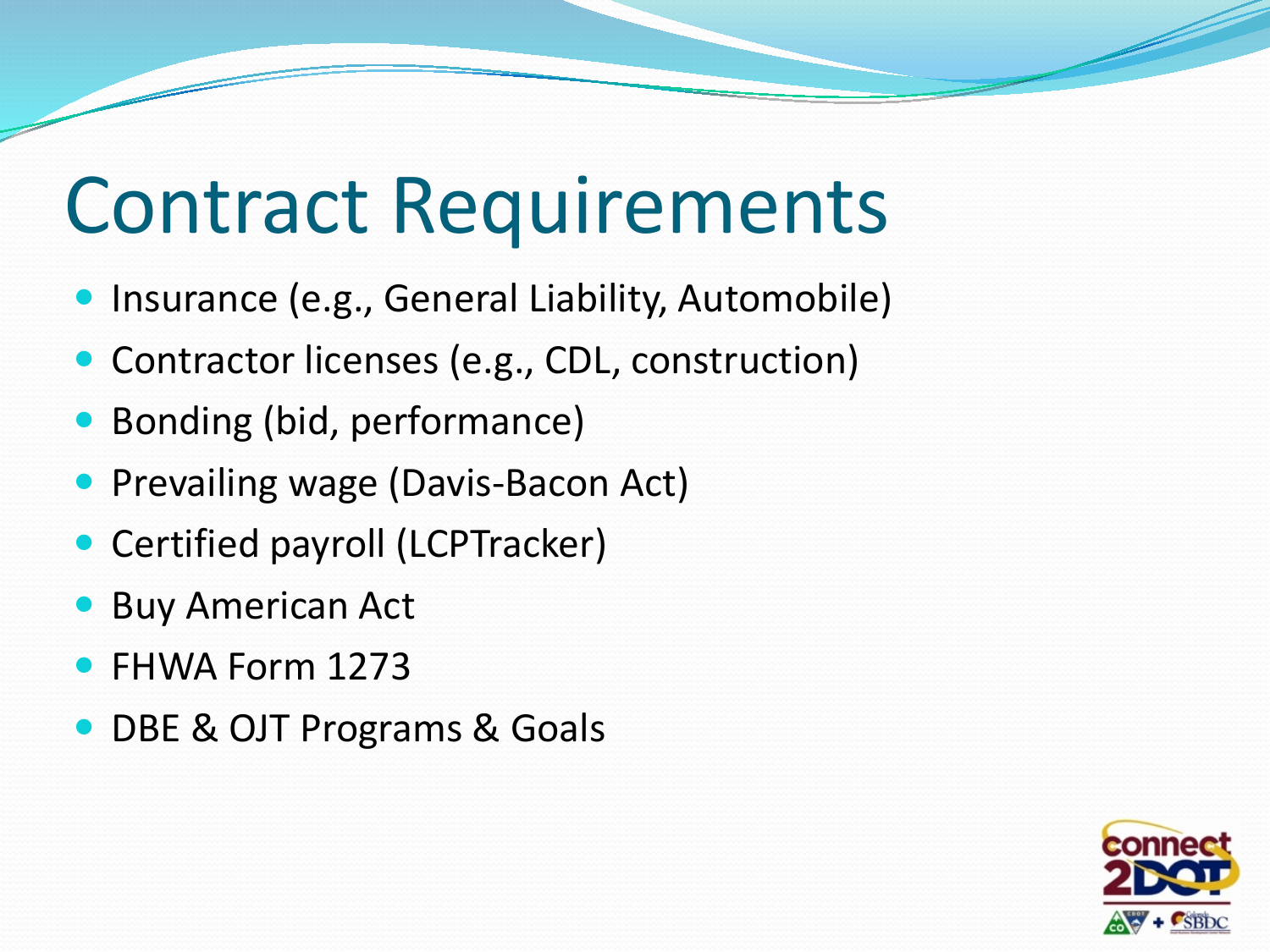#### Common Issues

- Don't know if project is governed by federal or state regulations
- Didn't read the contract
- Didn't realize that specifications are non-negotiable
- Don't know if wage decisions apply or which one to use
- Think it's okay to pay employees every 2 weeks
- Don't report fringe benefits and deductions correctly
- Not prepared for a compliance review or audit
- Don't understand EEO requirements
- Don't have a policy or process to deal with "non-overt" harassment
- Don't understand DBE regulations for job performance
- Failed to communicate

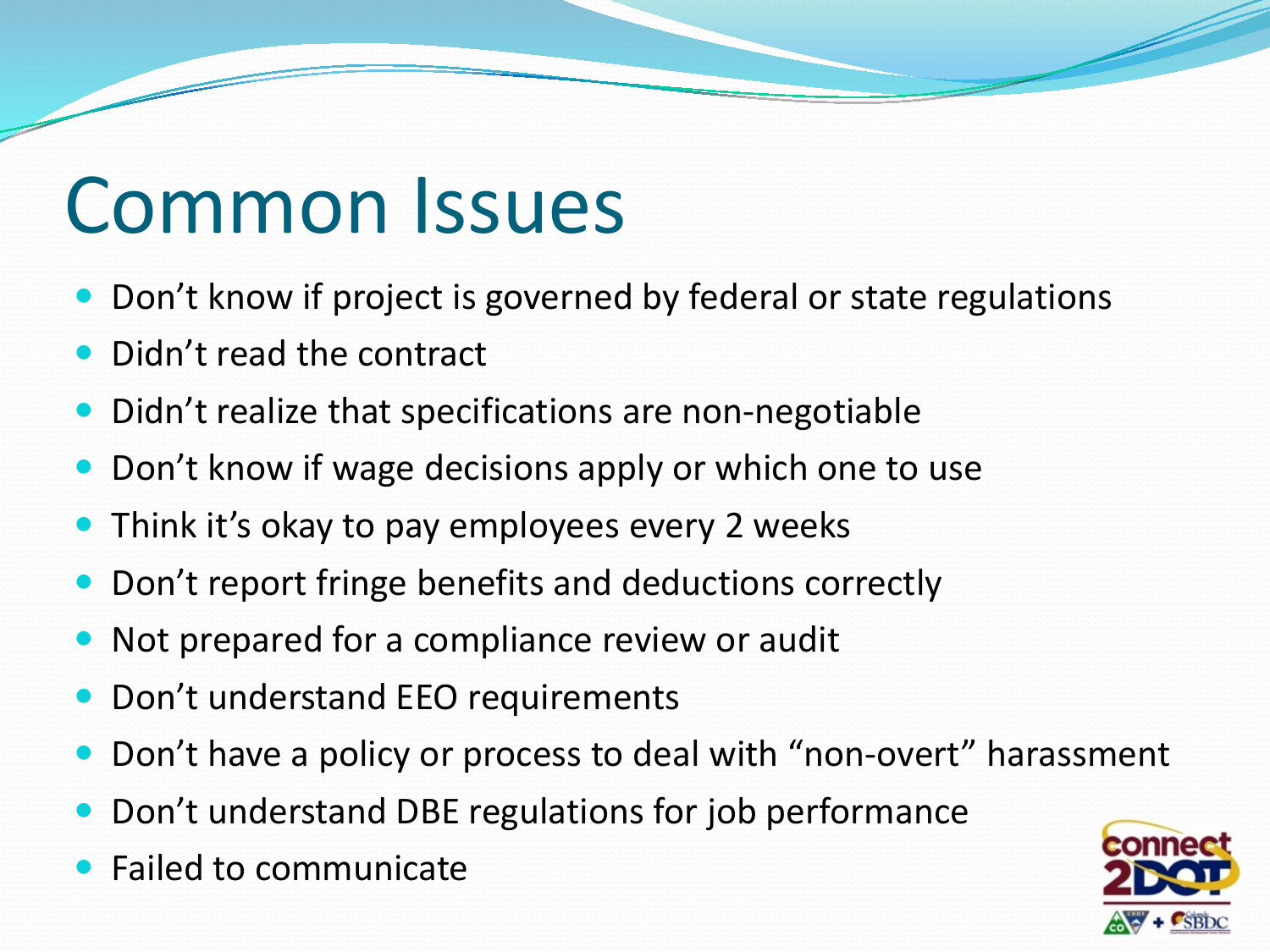# State vs. Federal Funding

- About 90% of CDOT construction projects are federally-assisted
- Any project > \$2,000 with at least \$1 of federal funds must adhere to federal regulations such as:
	- Davis-Bacon Act
	- DBE & OJT Goals
	- FHWA Form 1273
	- $\bullet$  FFO
- State funded projects have less and sometimes different regulations
- If you don't know, ask!

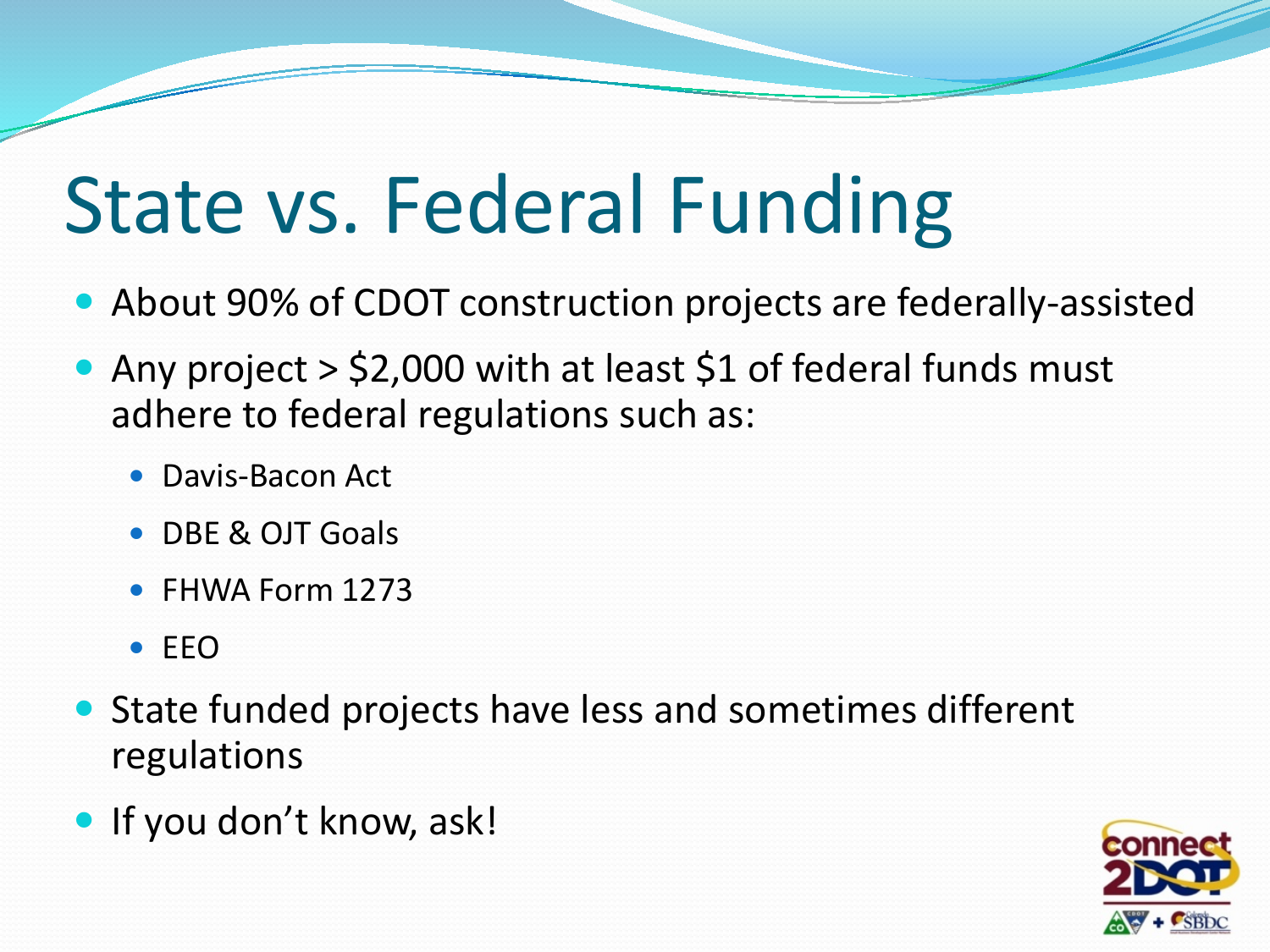### Read the Contract!

- Prime contractors pass down terms and conditions
- **Project specifications and special provisions will be included** with project documents
- Wage decision will be included with project documents
- Bid should take into consideration all requirements and specs
- Liquidated damages can add up quickly disputes rarely favor the contractor
- If you don't know, ask!

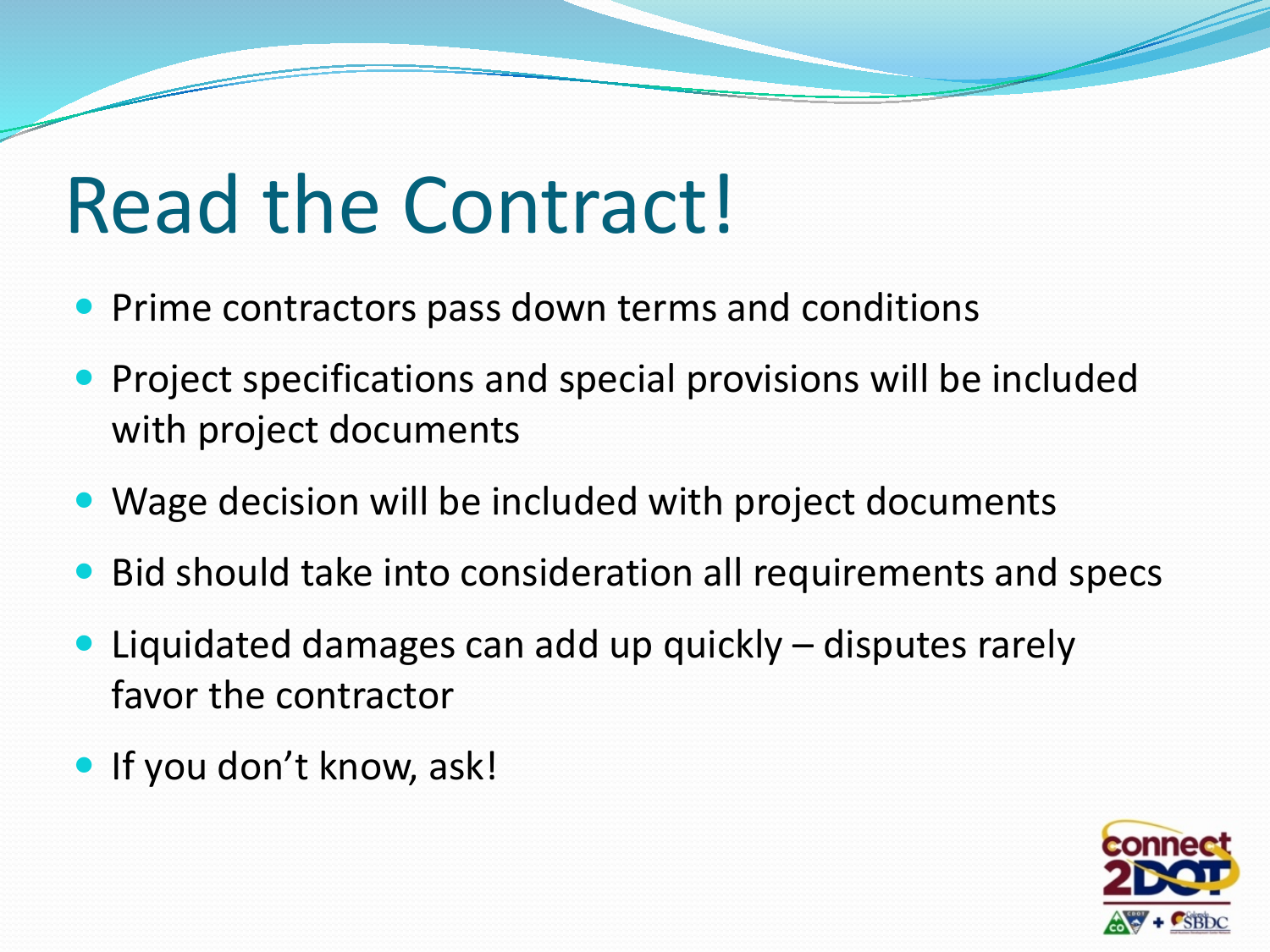# Certified Payroll

- Subs are required to pay employees every week and submit certified payrolls in LCPTracker
- Subs are responsible for monitoring and certifying all jobsite personnel are being paid prevailing wages
- Subs must ensure Davis Bacon requirements are included in all applicable lower-tier subcontracts
- Failure to submit certified payroll is the top reason for delayed subcontractor payments
- Sanctions may be applied to the prime and its subcontractors for failure to meet Davis Bacon requirements – repeat violations could result in debarment
- If you don't know, ask!

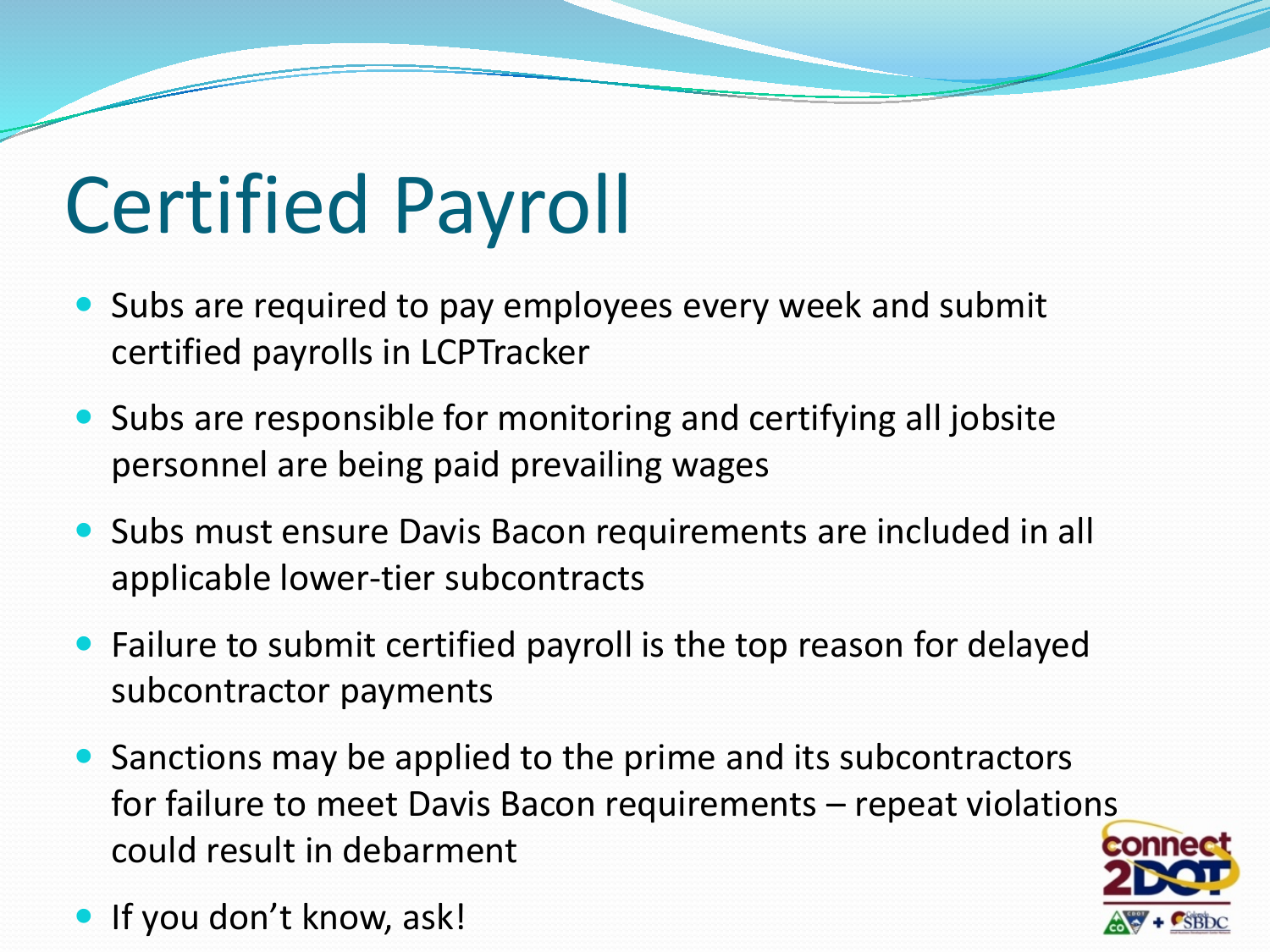# Fringe Benefits & Deductions

- Davis-Bacon Act requires contractors to pay employees a "prevailing wage" including the "anticipated cost of prevailing benefits"
- Fringe benefits may be paid as additional cash wages or through a bona fide benefit plan
- Fringe paid in cash must be reported
- Reported cash payments for fringe must actually be paid
- Fringe applies to overtime but cash payments of fringe are not included in the base rate when calculating the overtime rate
- Check with accountant about benefits of a plan vs. cash
- If you don't know, ask!

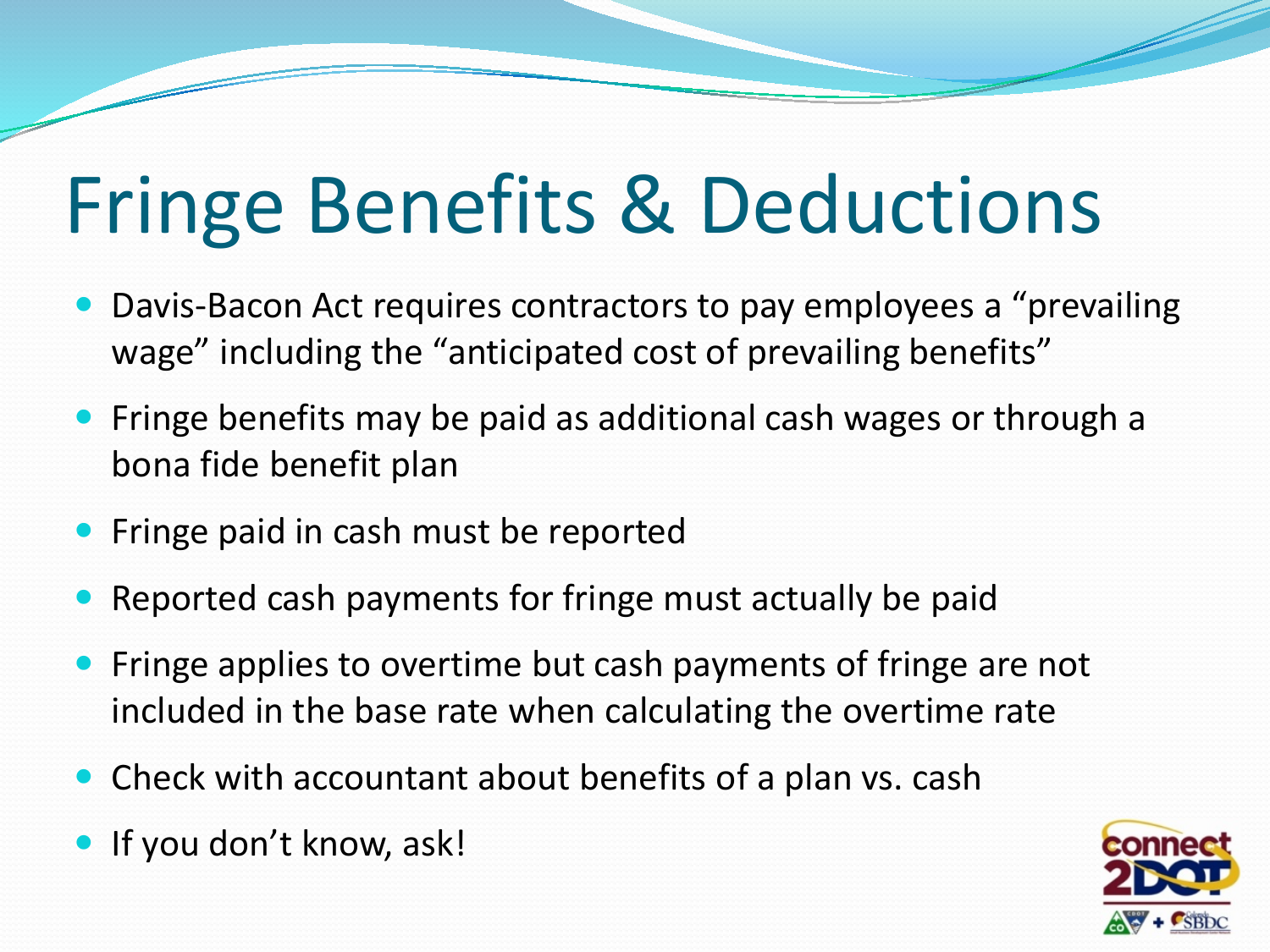# Equal Employment Opportunity

- Subs required to comply with federal EEO policies
- Must have EEO statement on all marketing materials
- Some EEO elements, e.g., posters, are not required of subs but they must allow employees to access/view
- EEO includes anti-harassment and discrimination policies
- Zero tolerance there is no line to cross
- Compliance rules are different for state funded contracts
- If you don't know, ask!

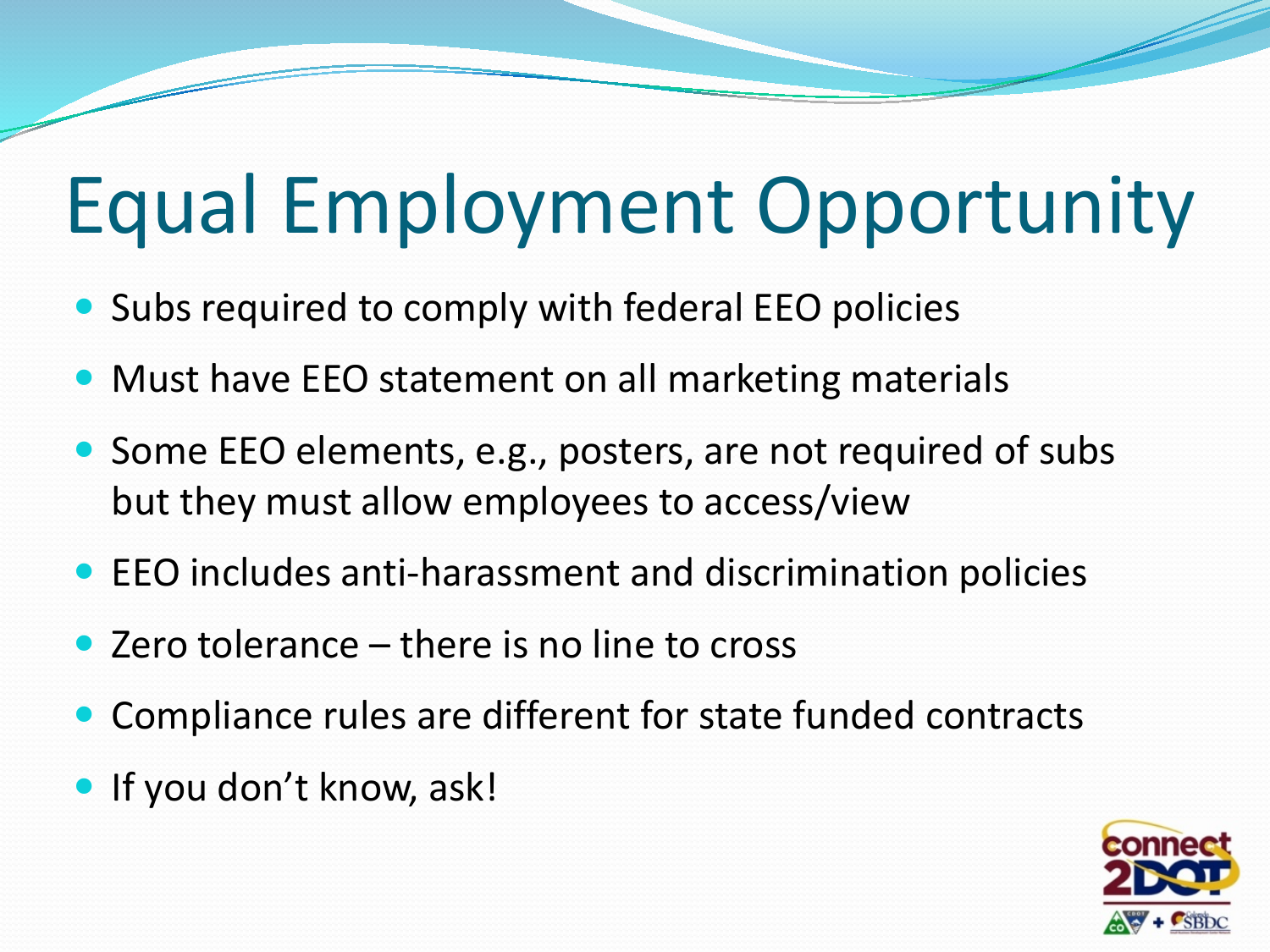## Compliance Reviews & Audits

- Expect an onsite compliance review it will happen!
- Ensure all documentation is up to date and available
- Subs mostly held to same compliance standards as prime
- Do your part to make sure contract requirements are met
	- B2G audit (prompt payment)
	- Certified payrolls
	- $\bullet$  FFO
	- DBE
- If you don't know, ask!

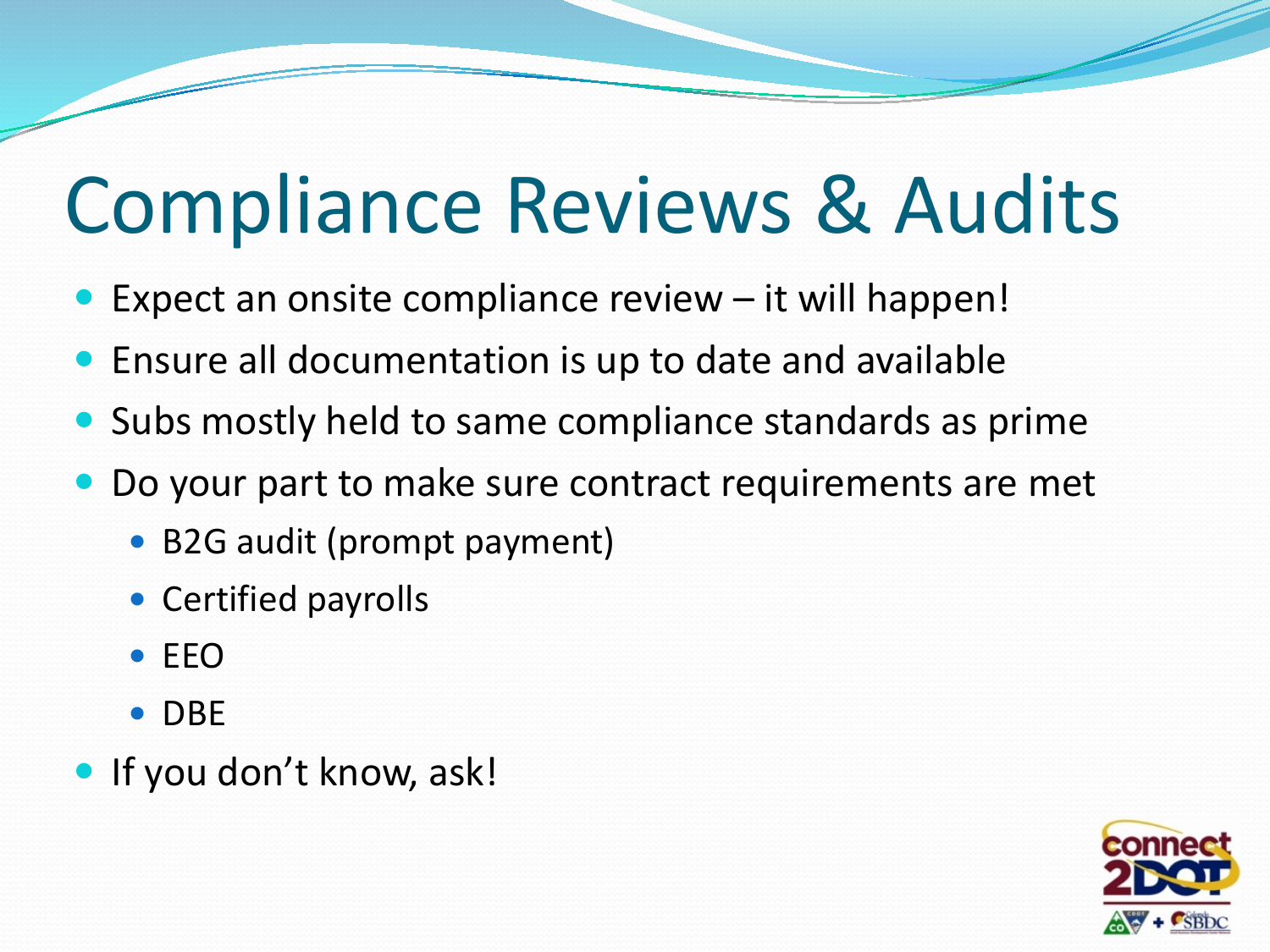# DBE Program

- DBE subs should understand regulations for compliance
- DBE participation only counts for work performed in certified work codes
- DBE may submit work code change request to certifying agency
- DBE must perform a commercially useful function (CUF)
- DBE must perform according to contract
- DBE can be terminated for good cause
- If you don't know, ask!

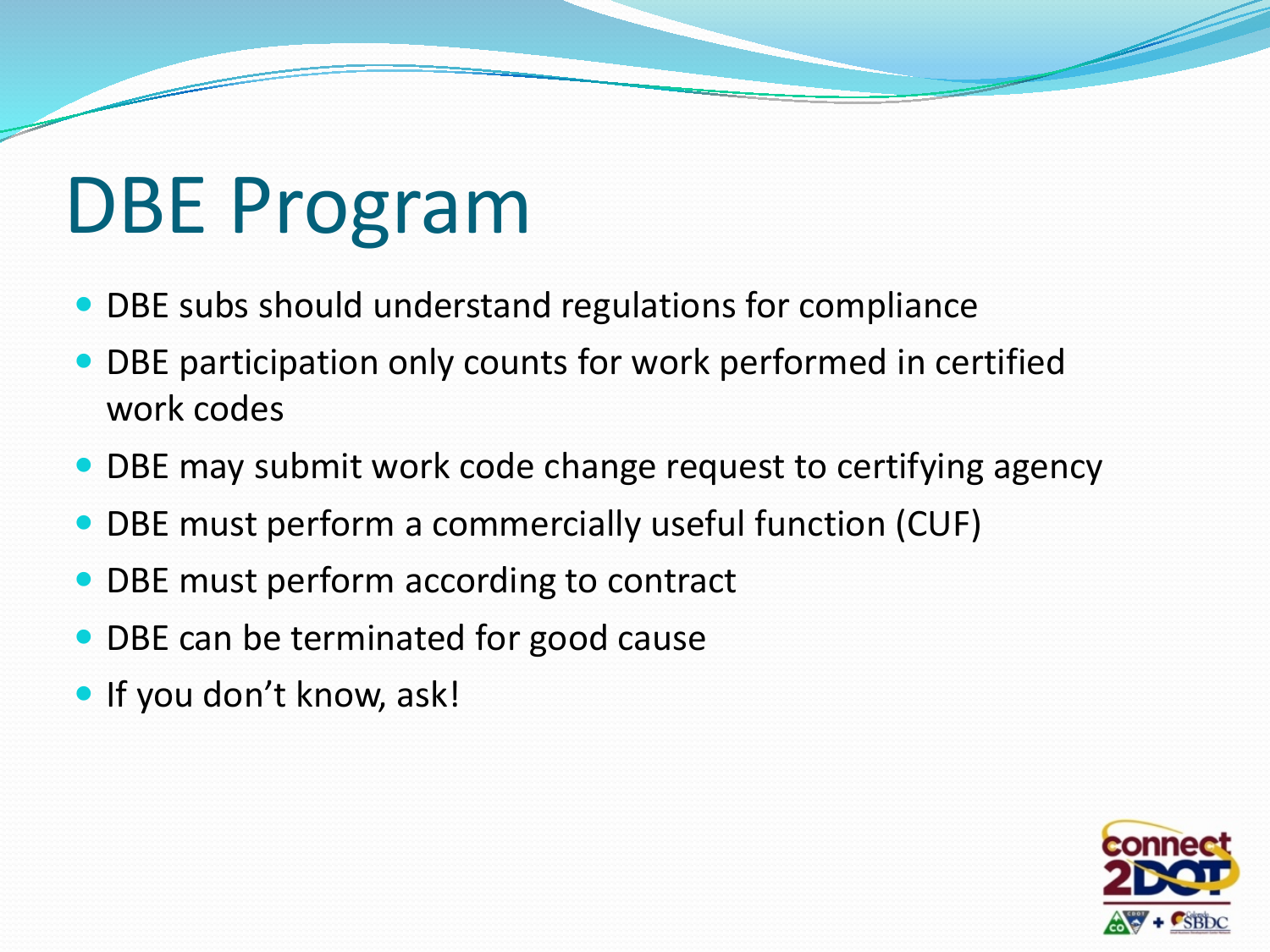# OJT Program

- Subs can have an OJT Program to assist prime with meeting goal
- Competitive advantage if you can provide OJT trainees to prime on project
- CDOT in the process of updating specification
- "Out of box" OJT plan will make it easier for small businesses to have a program
- If you don't know, ask!

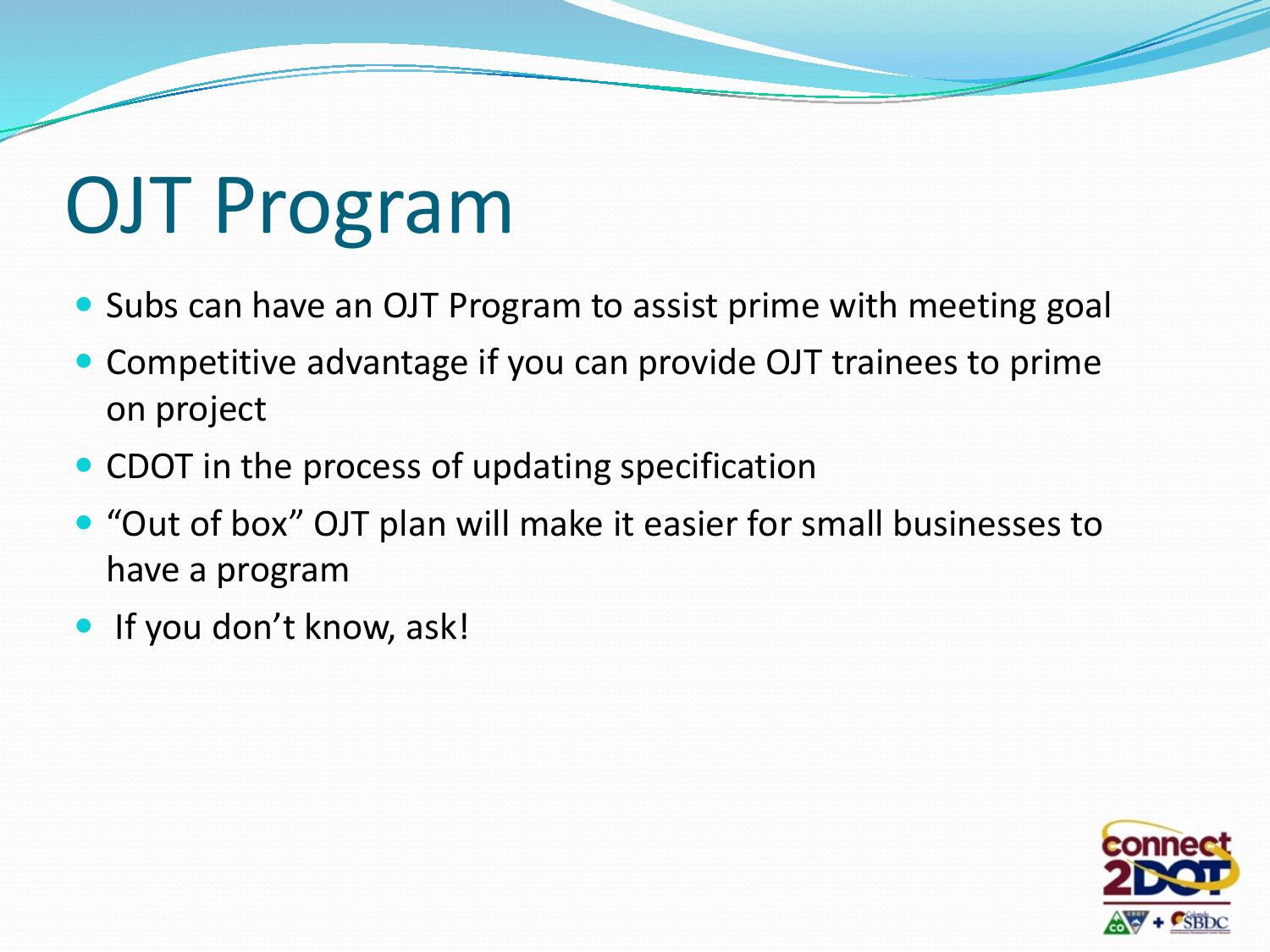#### Resources

#### **CDOT Civil Rights & Business Resource Center (CRBRC)**

- [CDOT small business specialists](http://www.coloradodot.info/business/civilrights)
- Certify DBE and ESB firms
- Approve OJT plans
- Assist with understanding regulations and compliance
- Internal training and small business forums

#### **CDOT Region Civil Rights Managers (RCRM)**

- [Local CDOT representative](http://www.connect2dot.org/stay-connected/cdot-rcrm) in each of the 5 CDOT Regions
- Set DBE and ESB goals on projects
- Provide support for local OJT initiatives
- Assist subcontractors with project-related issues
- Coordinate local outreach and project events

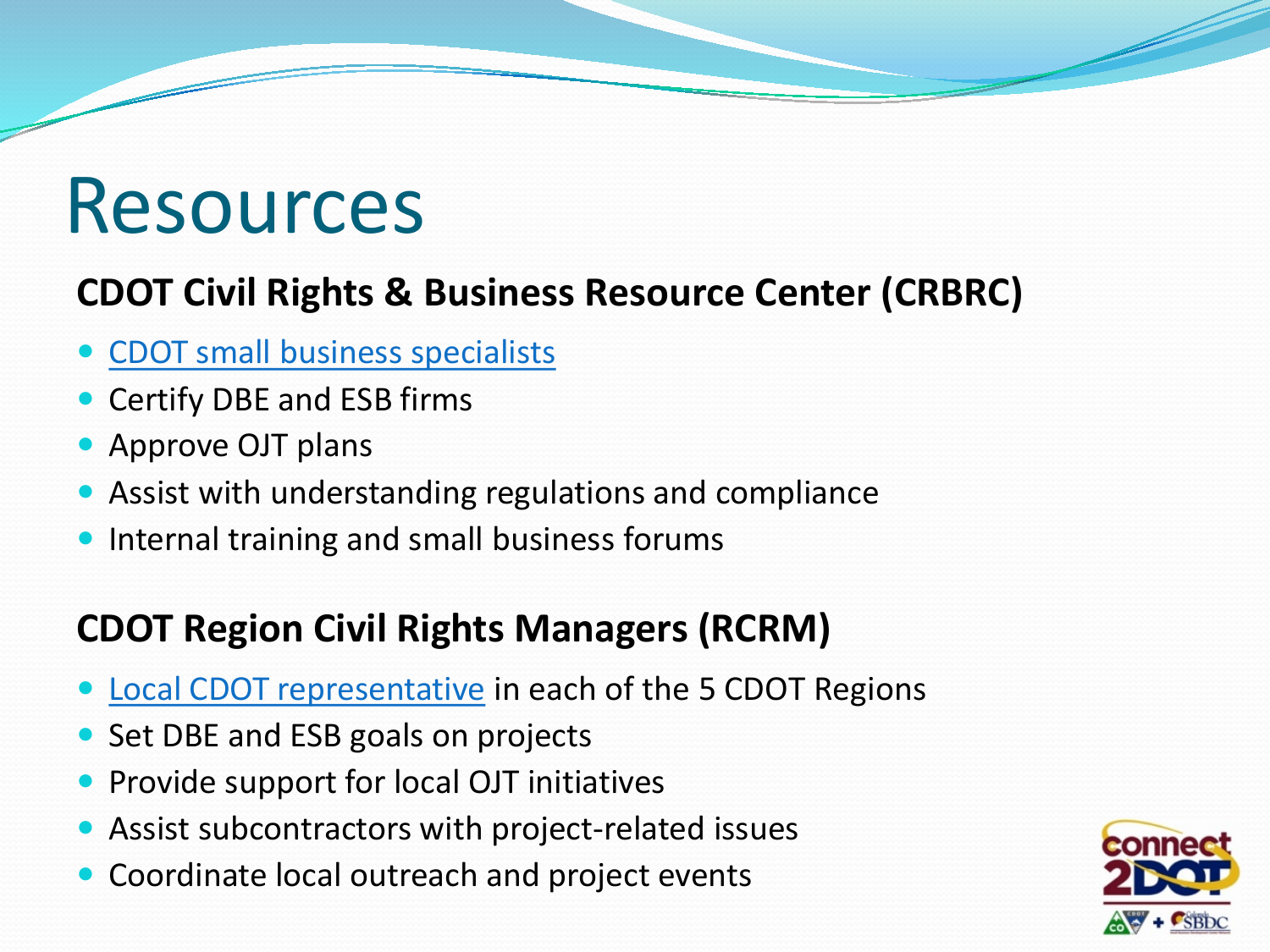## Connect2DOT

#### **Free Services Provided:**

- One-on-one consulting
- Workshops and training
- One-stop website (connect2dot.org)
- Project notifications (Bid Matching Service)
- Connections to CDOT Staff and Primes
- Networking and project events
- Access to Bid Express and project plans
- Email news and information
- Industry event calendar



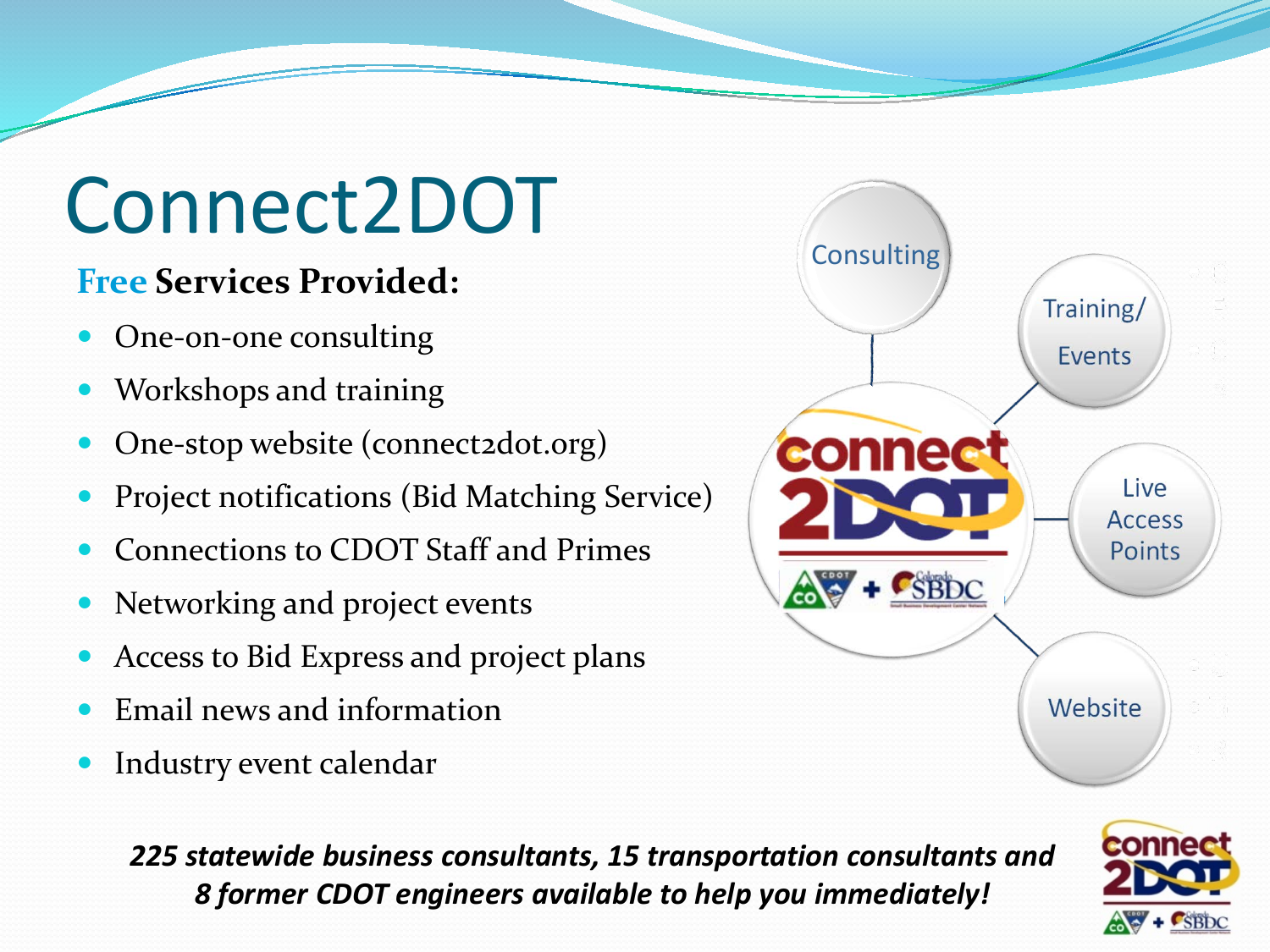# Questions & Open Discussion